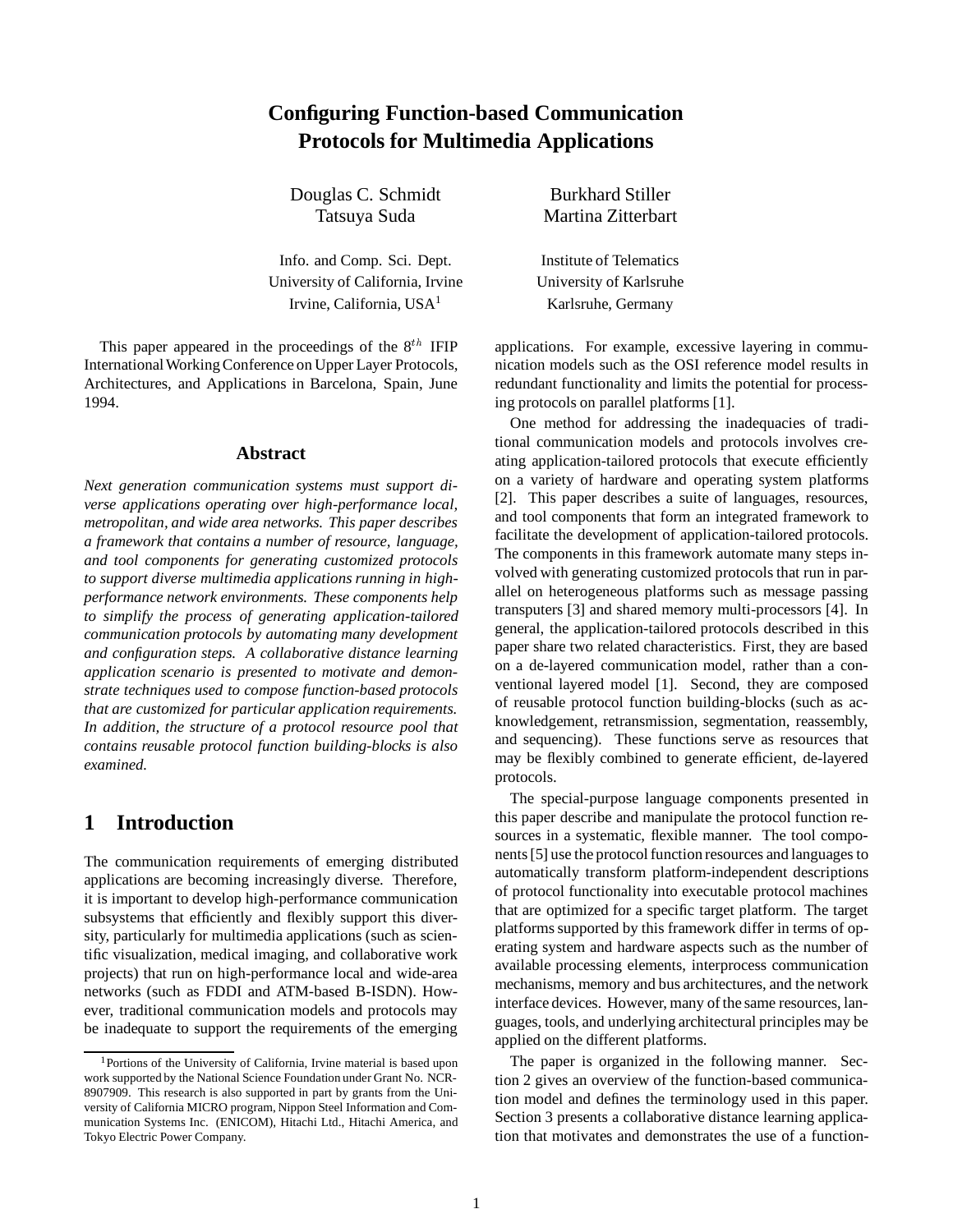

Figure 1: Components in the Function-based Communication Model

based approach for generating protocols that are customized for different types of multimedia traffic. Section 4 illustrates examples of a flowgraph-based language that describes each customized protocol used in the application scenario. Section 5 outlines a set of resources and tools that automate the generation of executable protocols described via the languages presented in earlier sections. Section 6 summarizes the paper and presents concluding remarks.

# **2 Overview of the Function-based Communication Model**

The languages described in this paper are based upon the function-based communication model described in [1]. In this model, conventional coarse-grain hierarchical protocol layers are replaced by a communication subsystem that is decomposed into finer-grain *protocol functions*. Typical examples of protocol functions include flow control, error control, acknowledgment, and connection establishment. Each protocol function may be implemented via alternative *protocol mechanisms*. For instance, the flow control function may be implemented by either window-based and/or rate-based mechanisms.

Protocol functions serve as building-blocks for various architectural components that support the function-based communication model. For example, a particular set of functions may be combined to form a *protocol machine*. Each protocol machine is customized to support an application *data stream*. A data stream represents a uni-directional flow of application data between one or more communicating end-systems. To increase the potential for parallel processing, the sender and receiver portions of a protocol machine are decoupled as much as possible in the end-systems [6].

To support complex multimedia applications (such as collaborative distance learning or teleconferencing), multiple data streams may be consolidated to form a *session*. A *session manager* coordinates the protocol machines for related data

streams within each session. For instance, a session manager handles session control information (such as synchronization points for synchronized audio and video data streams) and performs various management tasks such as adding, modifying, or deleting data streams dynamically. Each data stream in a session is implemented by a separate protocol machine that is customized for a specific set of application requirements during a particular time period. Furthermore, a protocol machine may be updated at run-time to adapt to changes in the application, local and remote operating systems, or underlying network [7].

Figure 1 depicts the relationships between the various components in the function-based communication model outlined above. In this figure, Application A maintains two sessions. Session 1 contains two outgoing data streams and one incoming data stream and Session 2 contains a single outgoing data stream. Each stream is implemented by a different protocol machine, and all protocol machines in a session are coordinated by a session manager. The network interface component is responsible for demultiplexing incoming application data onto a particular protocol machine associated with a unique session/data stream combination. This strategy enables the selected protocol machine to process data without requiring additional demultiplexing operations. This "nonlayered" multiplexing approach [8, 9] reduces jitter, enables the provisionof quality-of-serviceguarantees on a per-stream basis, and enhances parallel execution performance by minimizing synchronization overhead.

In general, the motivations for utilizing a function-based approach are to enhance service flexibility and to improve communication subsystem performance in order to better satisfy application requirements. Applications may precisely specify their quantitative and qualitative requirements via a flexible service interface described in [1]. This interface enables the communication subsystem to select or generate customized protocol machines that use protocol functions as their basic building-blocks. These protocol machines are specially-tailored to contain the minimal set of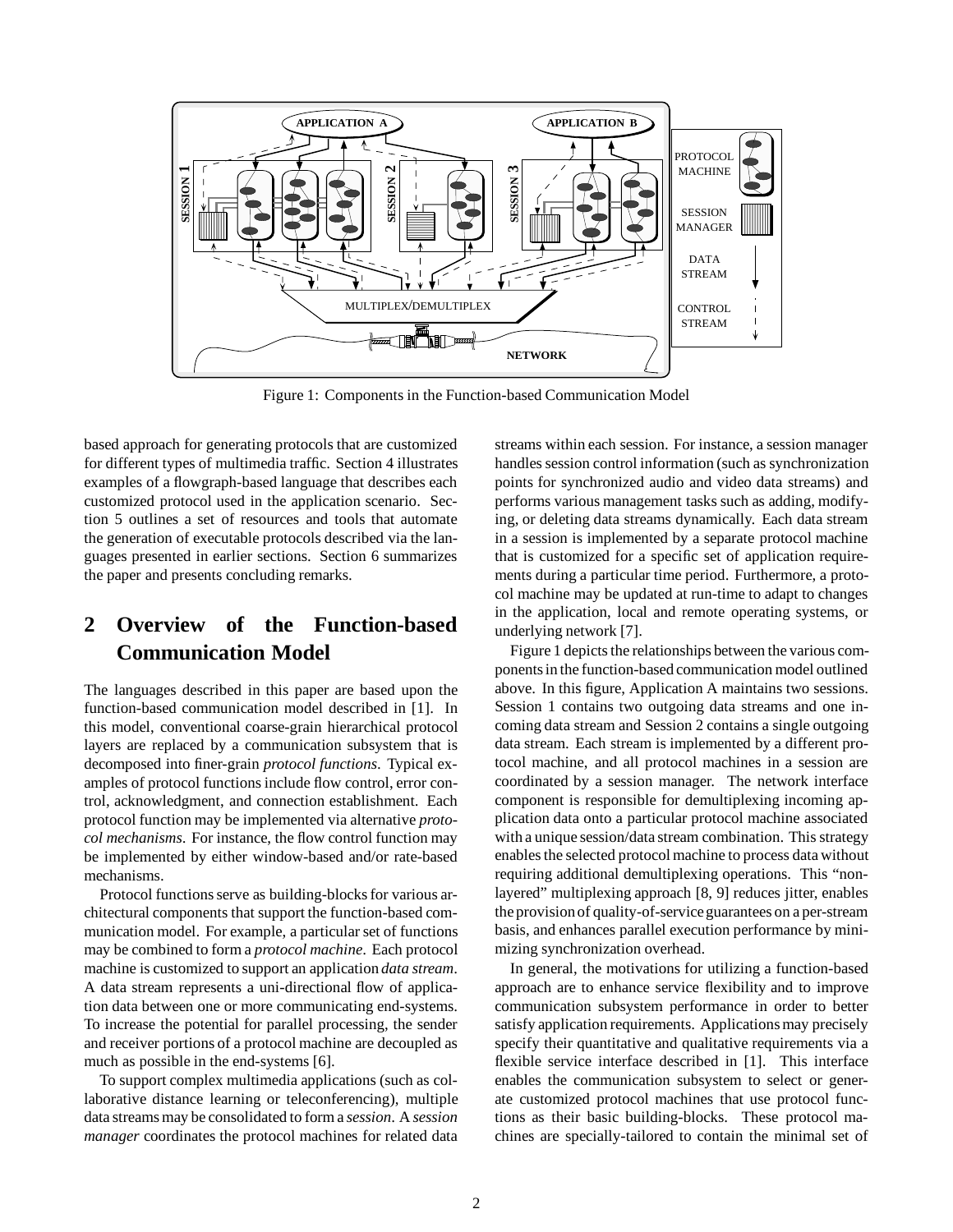

Figure 2: Topology of the Collaborative Distance Learning Application

functions required to perform a particular service. In addition, protocol functions form a convenient level of abstraction that is amenable to parallel execution on various multiprocessor platforms. Performance measurements indicate that this function-based communication model is a promising approach for developing high-performance transport systems [3].

# **3 Collaborative Distance Learning Scenario**

This section describes the functionality of the key architectural components in a "collaborative distance learning" application. This application is used throughout the remainder of the paper to motivate and demonstrate the languages, resources, and tools provided by a framework that supports the function-based communication model. In this application scenario, a designated *speaker* gives an interactive presentation to *participants*, who are distributed throughout a network (illustrated in Figure 2). The audio and video images of the speaker are distributed uni-directionally to all participants in real-time. Each participant watches and listens to the speaker via computer end-systems that possess audio, video, and textual display capabilities, as well as text input capability from a keyboard. Although participants do not have voice or video transmission devices, they may compose and submit questions via their keyboard. These questions are delivered interactively to the speaker using a textual format. Questions arriving from participants are queued and the speaker is notified. When the speaker selects a question to answer, the question is displayed in a small window on the console of each participant. In addition, one or more of the participants may transcribe the lecture interactively, storing the text in a remote persistent storage device (such as a network file server) for subsequent retrieval.

This scenario makes several assumptions about the network environment where the application runs. For example, it is assumed that an unreliable multicast service is provided by the underlying network (such as FDDI or FDDI-II). This service supports the audio and video data streams, which are multicast by the speaker's end-system to all participants. From the perspective of the application and the protocol machines, the network multicasting service is accessible by simply supplying a multicast group address with a transmitted message. Under other circumstances, however, multicasting may require additional support from the transport system. For instance, multicast is not performed by the underlying network in certain environments (such as a widearea B-ISDN network). In this case, the protocol machines that implement audio and video transmissions must provide multicast functionality explicitly. In addition, the example assumes that the underlying network is capable of providing certain quality-of-service guarantees for the bandwidth and error rates necessary to support the audio and video streams effectively.

Figure 3 depicts a "snapshot" of the collaborative distance learning application in operation. This figure illustrates the protocol machines in the end-systems of the speaker and one participant (the end-systems of other participants are configured similarly). The speaker possesses a multimedia-capable end-system equipped with a camera, a microphone, a display console, and a keyboard. Each data stream in the communication subsystem of an end-system is implemented via a separate protocol machine. The protocol machines are coordinated by a session manager that synchronizes the audio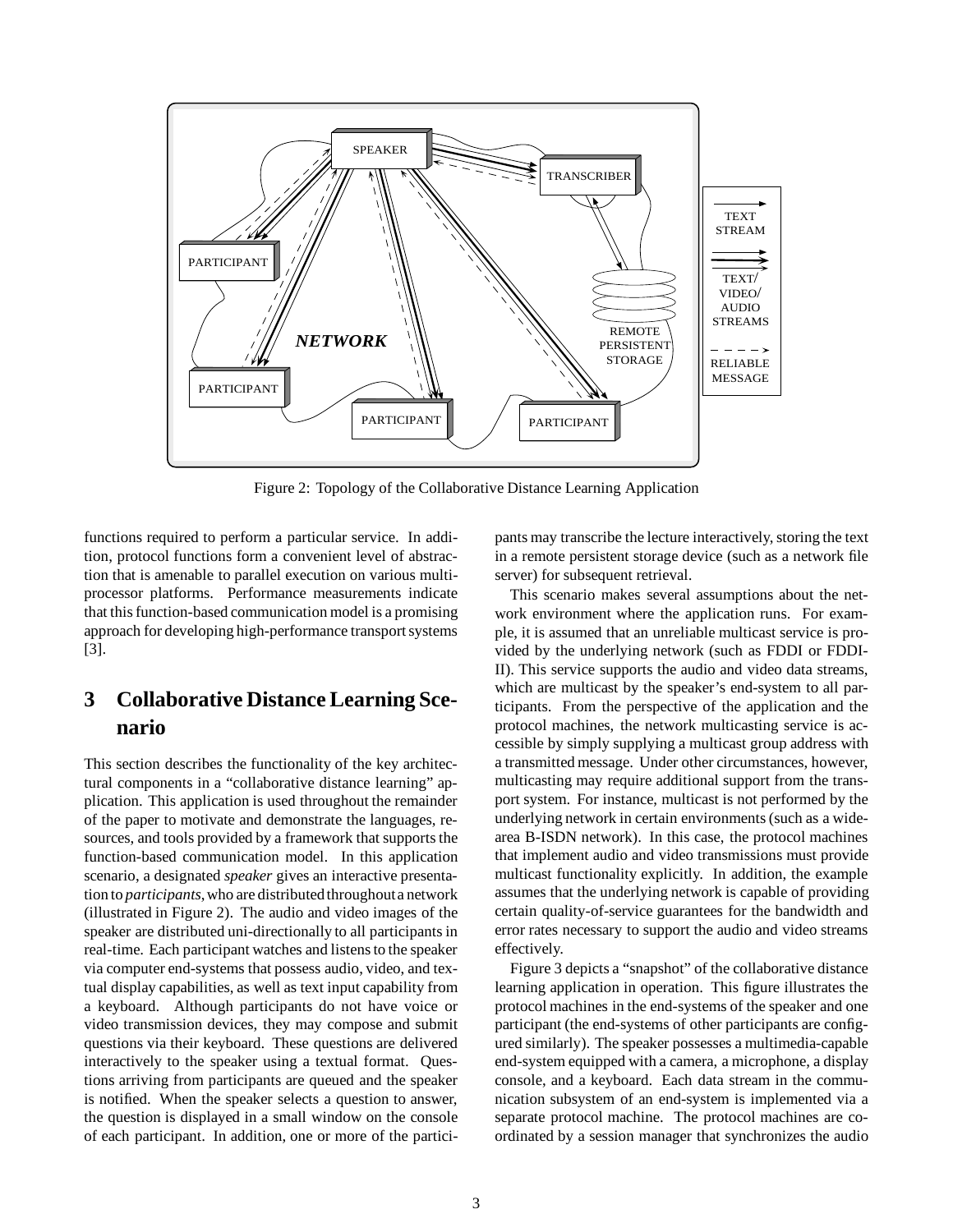

Figure 3: Dynamic Snapshot of the Communication Subsystem

and video streams. In addition, the speaker's session contains a connectionless, reliable message protocol machine for receiving questions from individual participants. Conversely, the text, video, and audio protocol machines on the speaker's end-system maintain connections to all participants. Connections are used in the network and/or the transport system of the end-systems to ensure that the necessary quality-ofservice levels are provided.

The information presented by the speaker is captured and transmitted in real-time to participant end-systems, where the video and text information is simultaneously displayed on a console and the audio is played over a loudspeaker. The participant end-systems also maintain separate protocol machines for receiving audio, video, and text. In addition, the participants may ask questions that are sent to the speaker via a reliable message protocol machine. The text stream on the speaker's end-system multicasts these questions to all participants for the duration of the speaker's answer.

Each protocol machine is implemented in a de-layered manner corresponding to the principles of the function-based communication model. De-layering involves combining the functionality of the network layer and the transport layer within each protocol machine. The primary motivations for adopting a de-layered approach are to eliminate redundant and/or extraneous functionality in the protocol machines, as well as to increase the opportunity for processing the protocol machines concurrently on parallel platforms. The characteristics of each protocol machine mentioned above are discussed further in the following section.

## **4 Application-Tailored Protocol Machines**

This section illustrates and examines the protocol machines for the audio and video used in the collaborative distance learning application (the text and reliable message streams are omitted to save space). These data streams exchange different types of informationusing the network and end-system environment described in the scenario from Section 3. Each stream is implemented via a separate protocol machine that is customized for the quantitative and qualitative requirements of the data it transmits or receives. Quantitative requirements involve criteria that may be evaluated in terms of measures such as "bits per-second throughput" or "the number of bit errors tolerated per-PDU." Qualitative requirements specify the services related to session management, stream management, and data unit management [1], and may be described in terms of nominal attributes such as "inter-stream synchronization," and "in-sequence and/or unduplicated delivery of data."

The following subsections present the quantitative [10, 11, 12] and qualitative [1] requirements for several of the data streams in the example scenario. In addition, the protocol functions and mechanisms used by the audio and video protocol machines are also described (the text and reliable message protocol machines are omitted due to space limitations). The figures depict the sending and receiving protocols machines separately since each protocol machine implements a uni-directional data stream. In addition to transmitting data, however, a uni-directional sender must also be capable of re-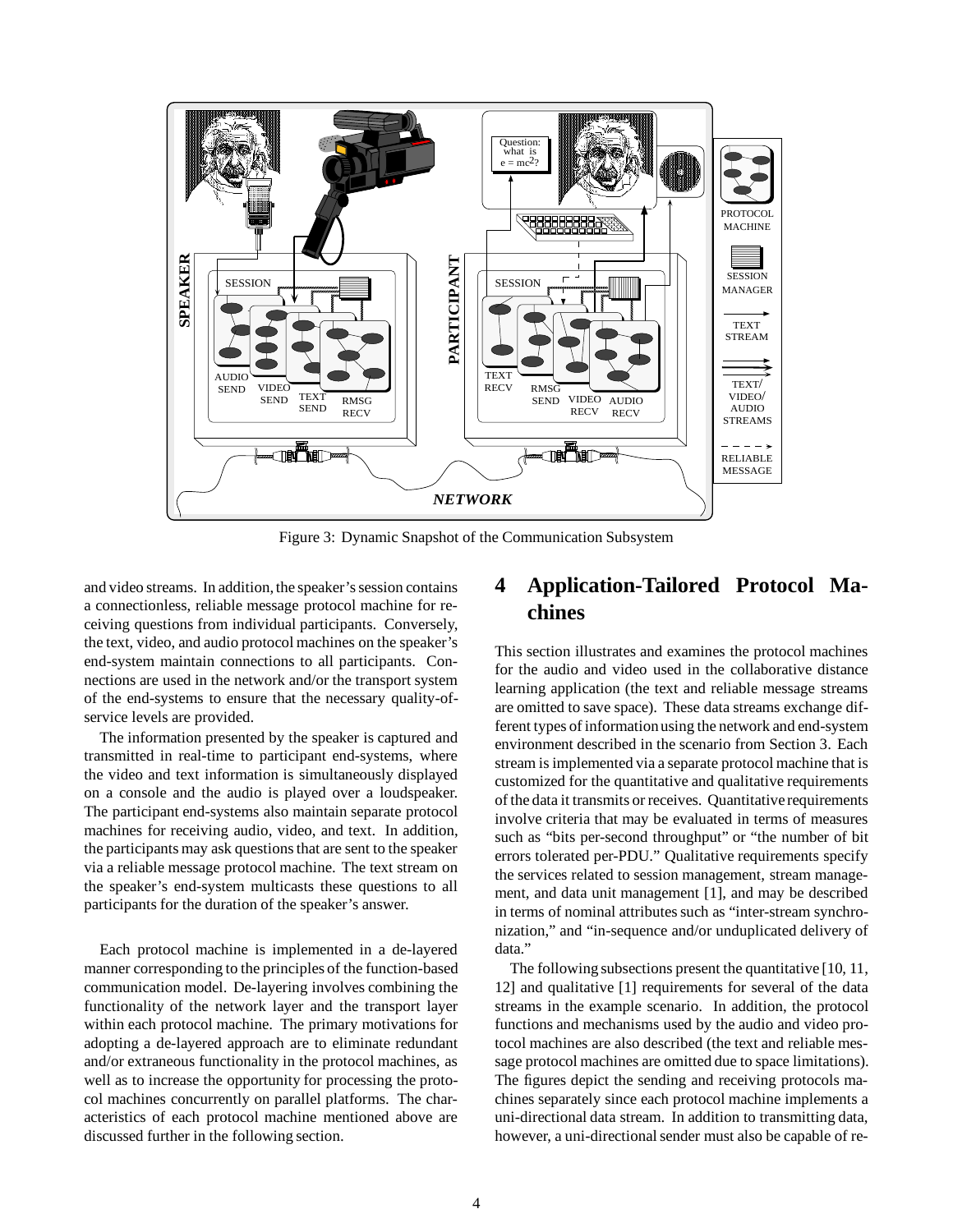| <b>SYMBOL</b>                  | <b>DEFINITION</b>                                                                                                                                                                | <b>EXAMPLE</b>                                                                       |
|--------------------------------|----------------------------------------------------------------------------------------------------------------------------------------------------------------------------------|--------------------------------------------------------------------------------------|
| <b>ANCHOR</b><br><b>NODE</b>   | INDICATE THE ENTRY AND EXIT POINTS INTO AND OUT OF A<br>PROTOCOL MACHINE. LOCATED AT THE SERVICE ACCESS POINTS<br>WITHIN AND AROUND THE COMMUNICATION SUBSYSTEM.                 | COPYING SDUS INTO BUFFERS.<br>DEMULTIPLEXING SDUS TO<br>APPROPRIATE PROTOCOL MACHINE |
| <b>PROTOCOL</b><br><b>NODE</b> | REPRESENT PROTOCOL FUNCTIONS THAT ACCESS AND/OR MODIFY<br>APPLICATION DATA AND CONTROL INFORMATION THAT FLOWS<br>THROUGH A PROTOCOL MACHINE.                                     | SEGMENTATION/REASSEMBLY,<br>LIFETIME CONTROL, ROUTING,<br>FLOW CONTROL, CHECKSUMMING |
| <b>TIMER</b><br><b>NODE</b>    | REPRESENT CERTAIN TIMER-DRIVEN PROTOCOL FUNCTIONS THAT ARE<br>INVOKED ASYNCHRONOUSLY WITH RESPECT TO THE REGULAR FLOW<br>OF CONTROL IN A PROTOCOL MACHINE.                       | RETRANSMISSION AND<br>ACKNOWLEDGEMENT, JITTER<br>CONTROL                             |
| <b>SINK</b><br><b>NODE</b>     | REPRESENT PROTOCOL FUNCTIONS THAT DO NOT PROPAGATE DATA<br>OR CONTROL UNITS OUTSIDE A PROTOCOL MACHINE (SINK NODES<br>ARE CHARACTERIZED BY THE ABSENCE OF OUTGOING EDGES).       | OPTION HANDLING,<br><b>ERROR HANDLING FOR</b><br>UNRELIABLE PROTOCOLS                |
| <b>CONTROL</b><br><b>NODE</b>  | REPRESENT SPECIAL "PSEUDO-FUNCTIONS" THAT DETERMINE THE<br>ACTION(S) TO PERFORM NEXT, RATHER THAN PERFORM ACTUAL<br>PROTOCOL FUNCTION PROCESSING.                                | HEADER COMPLETION,<br>HEADER VALIDITY CHECKING                                       |
| <b>BARRIER</b>                 | DICTATES THAT ALL INCOMING CONTROL FROM PREDECESSOR<br>NODES MUST SYNCHRONIZE BEFORE FURTHER PROCESSING OCCURS.<br>TYPICALLY USED IN CONJUNCTION WITH CONTROL NODES.             | <b>HEADER COMPLETION</b><br>HEADER VALIDITY CHECKING                                 |
| <b>SELECTOR</b>                | A NODE WITH MORE THAN ONE OUTGOING EDGE MAY INDICATE A<br>DECISION POINT IN THE PROTOCOL MACHINE'S FLOW CONTROL, A<br>SELECTOR DICTATES THAT ONLY ONE SUCCESSOR MAY BE FOLLOWED. | CHOICE BETWEEN CONNECTION<br>CONTROL, URGENT DATA, AND<br>REGULAR DATA PROCESSING    |

Figure 4: Symbols in the Flowgraph-based Protocol Machine Configuration Language

ceiving control information (such as acknowledgements for connection establishment and termination requests) that is fed back from the peer protocol machine(s).

The protocol machines appearing in figures throughout this section are portrayed via the flowgraph-based configuration language summarized in Figure 4 and described in detail in [2]. This language concisely describes the protocol function building-blocks in each protocol machine and depicts their interrelationships. The flowgraph language also indicates opportunities for exploiting parallelism between protocol functions within a protocol machine. Related examples of function-based techniques for decomposing and parallelizing existing protocols such as TCP are described in [13, 2]. Other related work addresses issues such as architectures that support function-based protocol decomposition [14, 15] and graph- and shape-based protocol configuration techniques [16, 17]. To increase clarity, the protocol mechanisms that implement each functionare omitted in the figures. However, these mechanisms are discussed in the text.

#### **4.1 Audio Protocol Machines**

An audio stream is used to transmit isochronous voice traffic from the speaker to the participants. It is implemented via separate sender and receiver protocol machines containing protocol functions that support the quantitative and qualitative requirements of audio traffic. The quantitative requirements for an audio stream depend on the level of quality requested by the application. For example, if regular telephone quality audio is desired then 64 kBit/s is sufficient. However, if CD-quality audio is desired, each audio stream may require approximately 1.4 MBit/s of bandwidth (certain



Figure 5: Protocol Machine for Audio or Video Sender

compression techniques enable the reception of high-quality audio using a 64 kBit/s channel). Bit error rates of  $10^{-4}$ or PDU error rates of  $10^{-7}$  are tolerable if no compression techniques are used; these error rates become more stringent if compression is applied. In addition, the inter-PDU jitter in an audio stream should not exceed 10 ms. The qualitative requirements for an audio stream include multicast transmission, with in-sequence delivery of data at the receiver, synchronization with the associated video stream, and a small, fixed-sized maximum data unit.

Figure 5 illustrates a protocol machine that implements the sender portion of an audio stream. The protocol machine is connection-oriented to expedite the detection and removal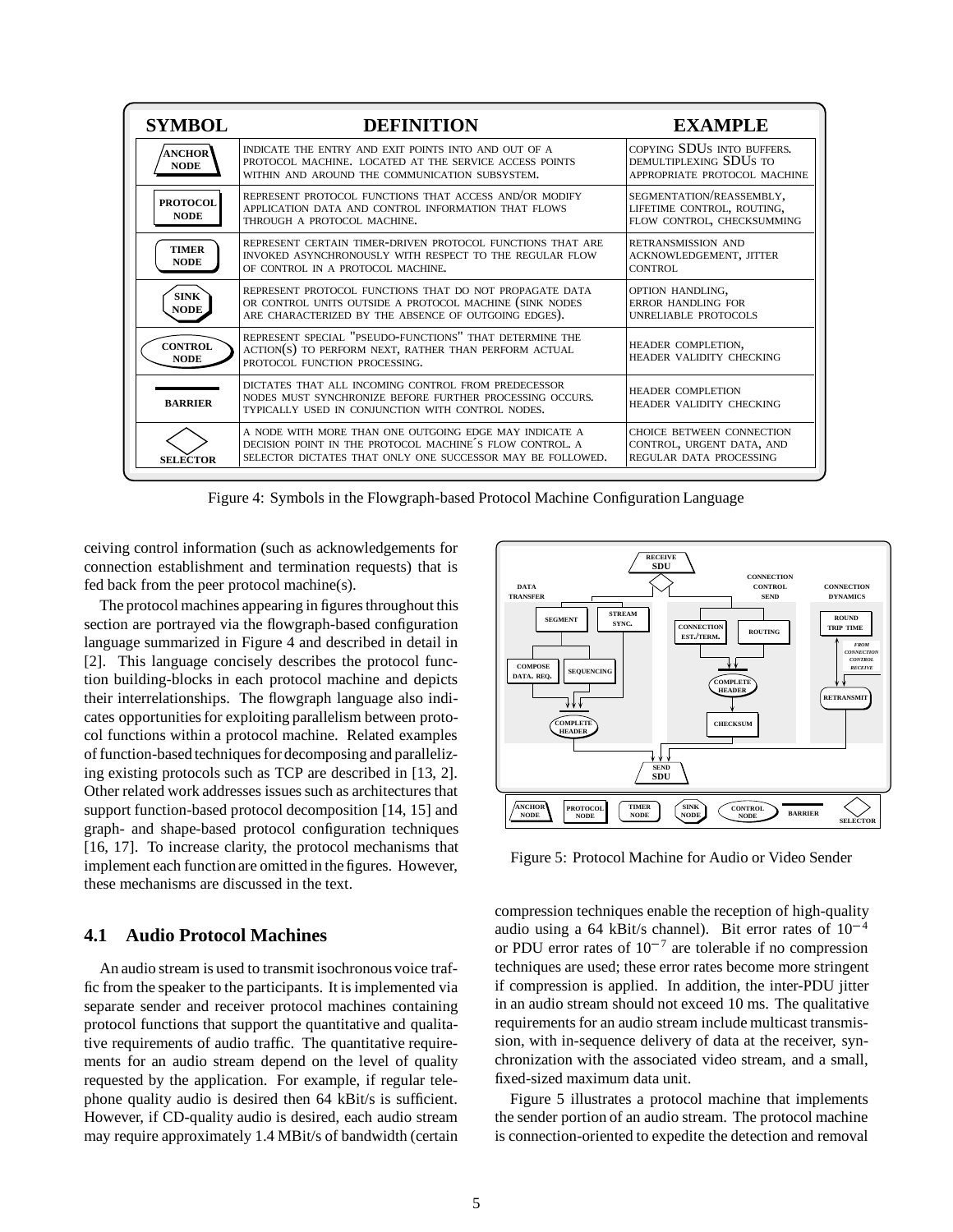

Figure 6: Protocol Machine for Audio or Video Receiver

of duplicates and out-of-sequence data units. The CONNEC-TION ESTABLISHMENT AND TERMINATION function handles connection management issues (such as the retransmission of a connection request if no acknowledgement is received after a certain period of time). The routing identifier for each protocol machine is selected when a connection is first established. Thereafter, the entire network/host/connection address of participants need not be included with subsequent data transmissions.

The RETRANSMIT and CHECKSUM calculation functions are used in the connection control and connection dynamics portions of the protocol machine to implement reliable endto-end connection establishment and termination semantics. Due to the isochronous, loss tolerant properties of audio data, however, the data transfer portion of the protocol machine provides neither retransmission nor checksumming of audio protocol data units (PDUs). However, a checksum of the PDU header *is* calculated to prevent the accidental acceptance of corrupted PDUs at the receiver(s). In addition, certain network properties may be used to further refine the protocol machine during connection establishment. For example, segmentation must be performed if the maximum transmission unit (MTU) size of the network is smaller than the maximum size of the application's audio service data units (SDU). On the other hand, if the MTU is larger than the maximum SDU (and assuming that the route is fixed), the SEGMENT function may be eliminated from the protocol machine entirely at connection establishment time [2].

Each SDU is assigned a unique sequence number. Moreover, if segmentation is necessary, each segment is also numbered to enable reassembly at the receiver. The contents of the data unit header are completed by storing the sequence number and data request PDU template (which contains information such as the PDU-type, the route, and the destina-



Figure 7: Protocol Machine for Text Sender

tion connection identifier which are assumed to be fixed for each PDU after connection establishment) together with the associated stream synchronization information. The STREAM SYNCHRONIZATION function calculates this information (such as playout times, maximum retrieval times, or inter-channel synchronization points [18]) to synchronize the separate audio and video data streams. This synchronization information is inserted into each PDU header and extracted by the receiver. This example assumes that audio transmission is either uncompressed or a constant bit rate compression technique is used. Therefore, SDUs are always fixed-size and the synchronization information may be added directly into SDU headers. Finally, completed data units or connection requests are transmitted via the SEND SDU function to the network interface.

The receiver-side of the audio protocol machine is shown in Figure 6. Once the appropriate connection record is located, the receiver invokes either the connection control reception functions or the data reception functions. In the connection control case, the receiver performs the CHECKSUM, the LIFETIME CONTROL, and DUPLICATE CONTROL functions (potentially in parallel) on incoming PDUs. These functions are necessary to ensure the reliability of connection establishment and termination. On the other hand, the data path of the receiver's protocol machine is streamlined since it represents the critical processing path. For example, incoming PDUs need not be acknowledged, nor are checksum calculations performed on the data portion of the PDU. The SE-QUENCE CHECK function is performed since out-of-sequence data may require queueing. In particular, only in-sequence SDUs are passed to the JITTER CONTROL function, which then consults the receiver's STREAM SYNCHRONIZATION function. This function examines the appropriate fields in the PDU header and passes this information to the session manager in the receiver's session. The session manager ensures that the audio stream is synchronized with the corresponding video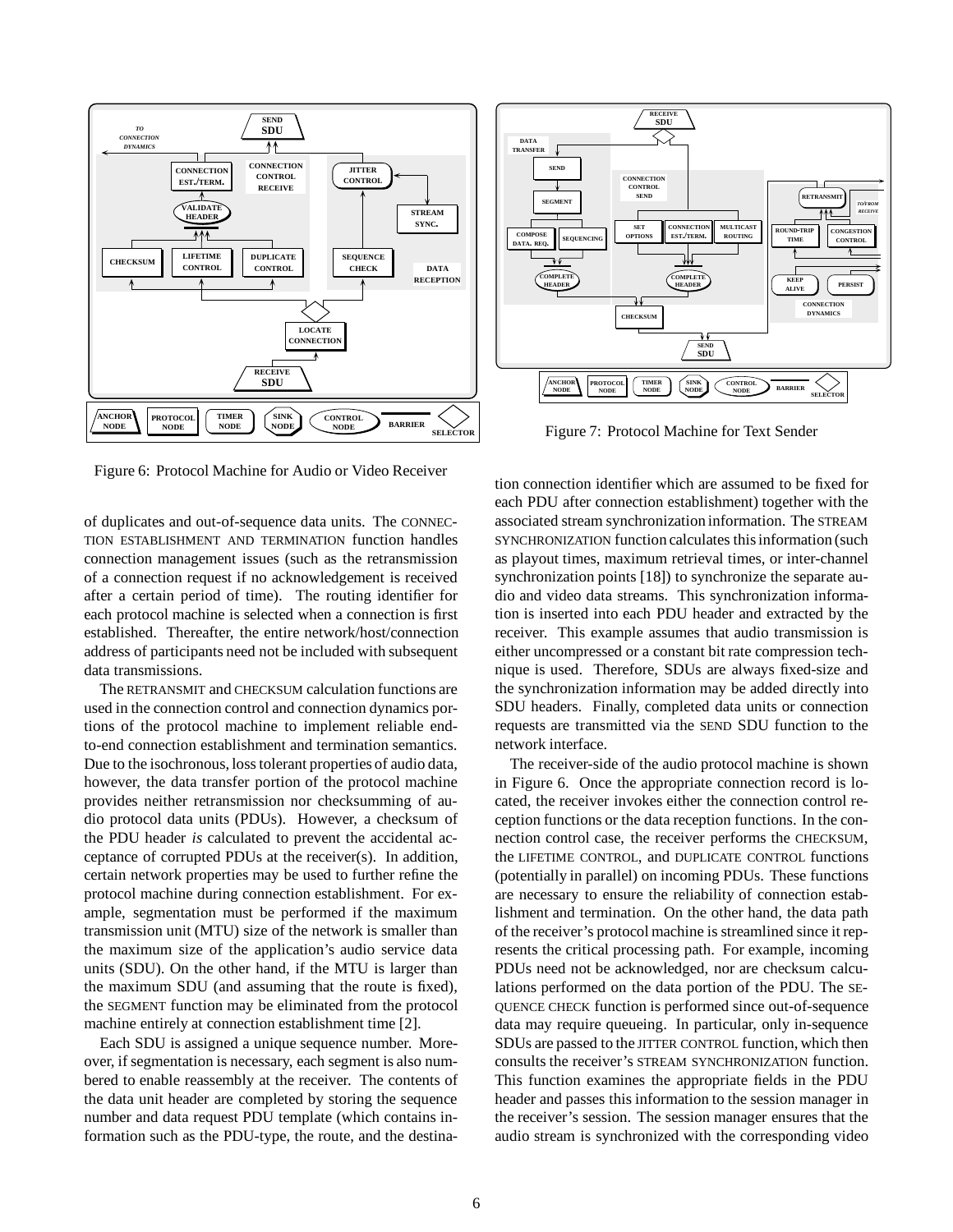stream. PDUs are discarded if their useful playing time has expired. For example, if out-of-date SDUs arrive at the receiver, either the JITTER CONTROL function will not deliver them to the application or a default SDU containing "whitenoise" will be inserted into the flow of SDUs. Either approach may result in a small, but acceptable, level of distortion in the audio stream.

#### **4.2 Video Protocol Machines**

The video stream periodically transmits visual samples of the speaker to participants throughout the network. As with audio, the quantitative requirements for video depend on the selected compression techniques. For example, the bandwidth requirements of an uncompressed video stream are approximately 150 MBit/s. If variable compression techniques are used, however, this amount may be reduced to approximately 32 MBit/s. Reliability requirements also depend on the compression technique. Bit error rates of  $\leq 10^{-2}$  and PDU error rates of  $\leq 10^{-3}$  must be provided by the underlying network, otherwise the necessary image quality may not be assured. However, the amount of tolerable SDU loss may be higher for video, depending on the technique selected for encoding video control information (such as the color table) and picture image information. If these two types of information are transmitted in different PDUs, the loss rate must be smaller than  $10^{-9}$  for the control units and smaller than  $10^{-3}$ for data units. On the other hand, transmitting the information as combined PDUs results in an acceptable loss of  $10^{-5}$ . In addition, up to a certain threshold, duplication of PDUs does not adversely affect the video quality. The delay jitter requirements have a maximum of 10 ms. The qualitative requirements for video are also similar to audio. For example, video requires in-sequence delivery of isochronous samples that are synchronized with the associated audio stream.

The sender and receiver protocol machines that represent the protocol machine for transmitting constant bit rate compressed video stream are practically identical to the ones shown for the audio stream in Figures 5 and 6. Although the quantitative bandwidth requirements of video transmission are substantially larger than audio, these quantitative differences do not directly affect the existence or absence of the selected protocol functions. Instead, they primarily affect the mechanisms used to implement the functions. The similarity between the audio and video protocol machines enables the direct reuse of many protocol mechanisms, particularly those involving connection control and connection dynamics.

In this example, the only protocol mechanisms implemented differently in the receiver for the video stream versus the audio stream are the mechanisms for the SEQUENCE CHECK and JITTER CONTROL functions. In particular, if no SDU is available to deliver to the application (*e.g.,* if the subsequent SDU did not arrive in time or was discarded due to buffer overflow or corruption), the previously received video SDU may be passed to the application again. Although this strategy may reduce the quality of the video slightly, it is an acceptable loss recovery strategy as long as the picture



Figure 8: Protocol Machine for Text Receiver

remains comprehensible. In general, although both the video and audio protocol machines discard out-of-date SDUs, the video machine may resubmit an earlier SDU to the application, whereas the audio protocol machine submits either nothing or white-noise.

#### **4.3 Text Protocol Machines**

The text stream serves two purposes in the multimedia application scenario. First, it is used to forward participant questions received by the speaker to the other participants. Second, it implements the text stream used by participants who store and retrieve transcriptions of the speaker's presentation in the remote persistent storage repository. Most quantitative requirements of the text stream are less demanding than those for voice and video. For example, a single page of text requires approximately 20 kBit of data. Depending on the specific delay requirements, the bandwidth necessary to transmit data via the text stream may vary. For example, transmitting 20 kbit of data while maintaining a 1 sec maximum delay requires a bandwidth of 20 kBit/s. If the same amount of data is transmitted within 0.1 sec the bandwidth requirements increase to 200 kBit/s. The current application has minimal delay requirements and no jitter control is required. On the other hand, the reliability requirements are quite stringent and the text stream must provide completely reliable service (*i.e.,* zero bit or PDU errors). The qualitative requirements of the text stream necessitate in-sequence, non-duplicated delivery, a reliable multicasting facility, and potentially segmented delivery. Many existing protocols (such as TCP and TP4) provide efficient transmission of reliable, in-sequence, non-duplicated text. However, these conventional protocols do not define a standard multi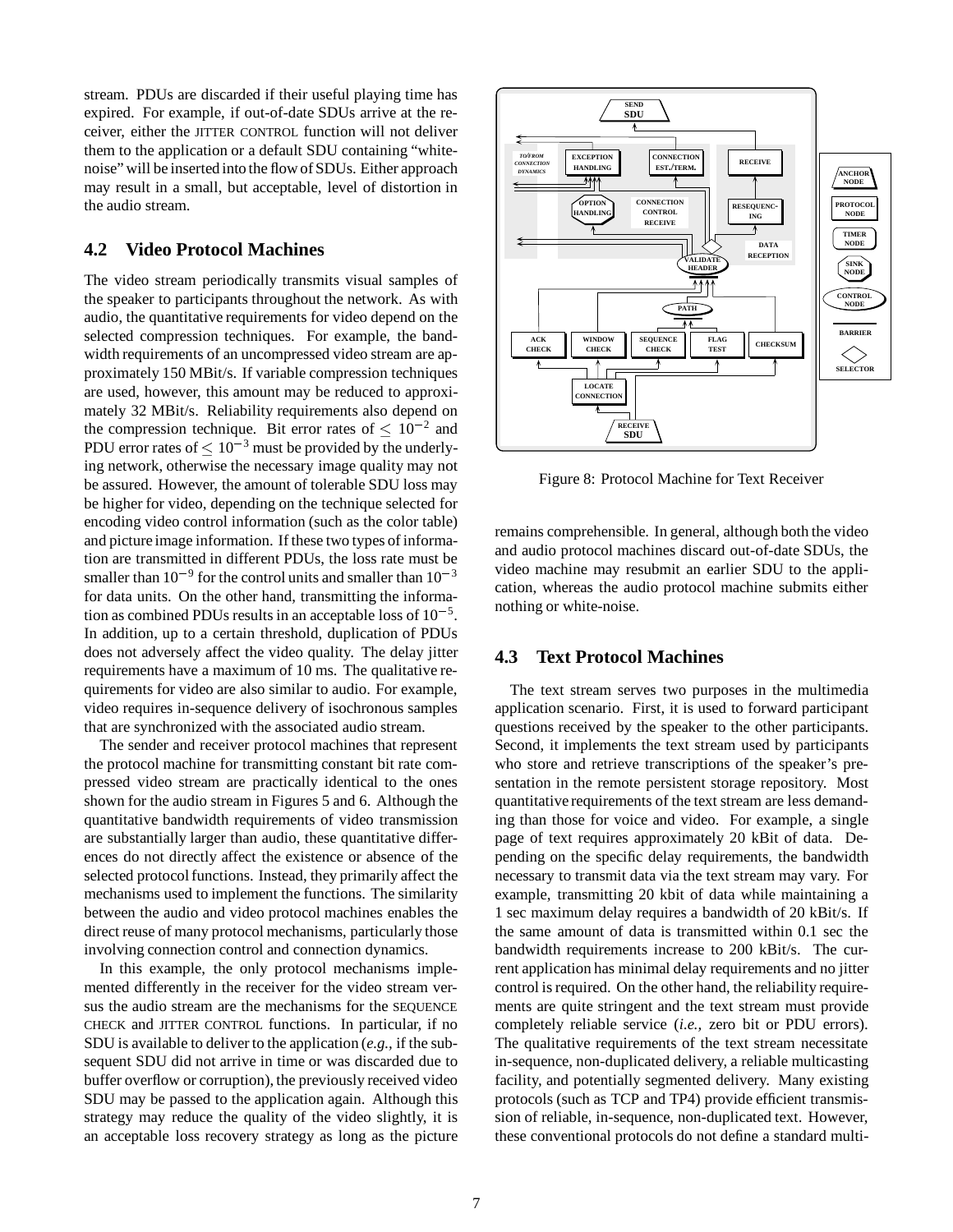casting service. Therefore, an application-tailored protocol machine for multicasting textual data is presented here. Note that there is no need to synchronize the text stream with the other data streams.

As illustrated in Figure 7, the connection-oriented protocol machine for the text sender contains three distinct components: *connection control send*, *connection dynamics*, and *data transfer*. The connection control send component is essentially identical to the ones used for the audio/video senders since it requires the same functionality. The congestion control and connection maintenance functions (such as the round-trip time estimates and the keep alive and persist timers) in the connection dynamics component are also similar to the audio/video protocol machines. The primary difference is that the text stream must handle retransmission of multicast data to participant end-systems. Note that portions of the connection dynamics component are shared by both the sender and receiver protocol machines. The data transfer component is enhanced to handle multiple options (such as extending the size of the flow control window) and therefore contains additional functions to check PDU flags and window credits.

The receiver part of the text stream protocol shown in Figure 8 involves two parts, only one of which is selected at run-time. The appropriate selection depends on the type of PDU that is received, as well as the state of the protocol machine associated with the located connection record. When a PDU is received, multiple tests (such as WINDOW, SEQUENCE, and ACK CHECK) are performed, along with the CHECKSUM calculation and the FLAG TEST (which determines whether a connection control PDU or a data PDU has arrived). These tests may be performed concurrently, depending on the level of parallelism available on an end-system. If no errors are encountered and a data PDU has arrived, the data reception portion of the receiver resequences the incoming text segments and passes them up to the application. If a connection establishment or termination PDU is received, the connection control functions are performed. Depending on the error reporting mechanism, the EXCEPTION HANDLING function may either do nothing (*e.g.,* if the sender uses a timer-based retransmission mechanism) or it may inform the sender to retransmit some or or all data if errors are detected (*e.g.,* if a selective repeat mechanism is used).

#### **4.4 Reliable Message Protocol Machines**

A reliable message stream is used to transmit questions from participants to the speaker. Since there may be many participants, a dedicated connection is *not* established in advance between each participant and the speaker, nor are direct connections maintained between the participants. This approach reduces the amount of context information that must be stored at the end-systems of the speaker and the participants [19], which enhances the scalability of the collaborative distance learning application.

The quantitative requirements of the reliable message service are similar to the text version. For instance, no PDU



Figure 9: Protocol Machine for Reliable Message Sender

or bit errors are permitted since reliable service is required. The throughput requirements vary depending on the amount of data to transmit and the maximum acceptable delay. The qualitative requirements of the application are somewhat less stringent than the text stream, however. For example, multiple questions from a single participant may be delivered out-of-sequence (since the speaker is free to answer questions in any order). As with the text stream example, no synchronization is required with other streams in the scenario.

The protocol machines describing the sender and receiver portion of the reliable message service are depicted in Figure 9 and Figure 10, respectively. When a question is submitted to the protocol machine by a participant, the ASSIGN IDENTIFIER function grants an identifier to the message that is unique for the local end-system. This identifier is used to trigger acknowledgements and retransmissions with the receiver. Segmentation is required at the sender if the SDU size of a participant's question is larger than the underlying network's MTU. If segmentation is required, the SEQUENC-ING function is responsible for numbering the segments that are created. This information is combined with the result of the route calculation to form a data request header. The checksum of the resulting PDU is computed and the PDU is sent (note that the CHECKSUM and SEND SDU functions may be combined if the network interface computes the checksum as it is copying the PDU onto the network).

In the receiver's protocol machine, every incoming SDU is de-encapsulated and the resulting PDU is checked (potentially in parallel) for the following three conditions: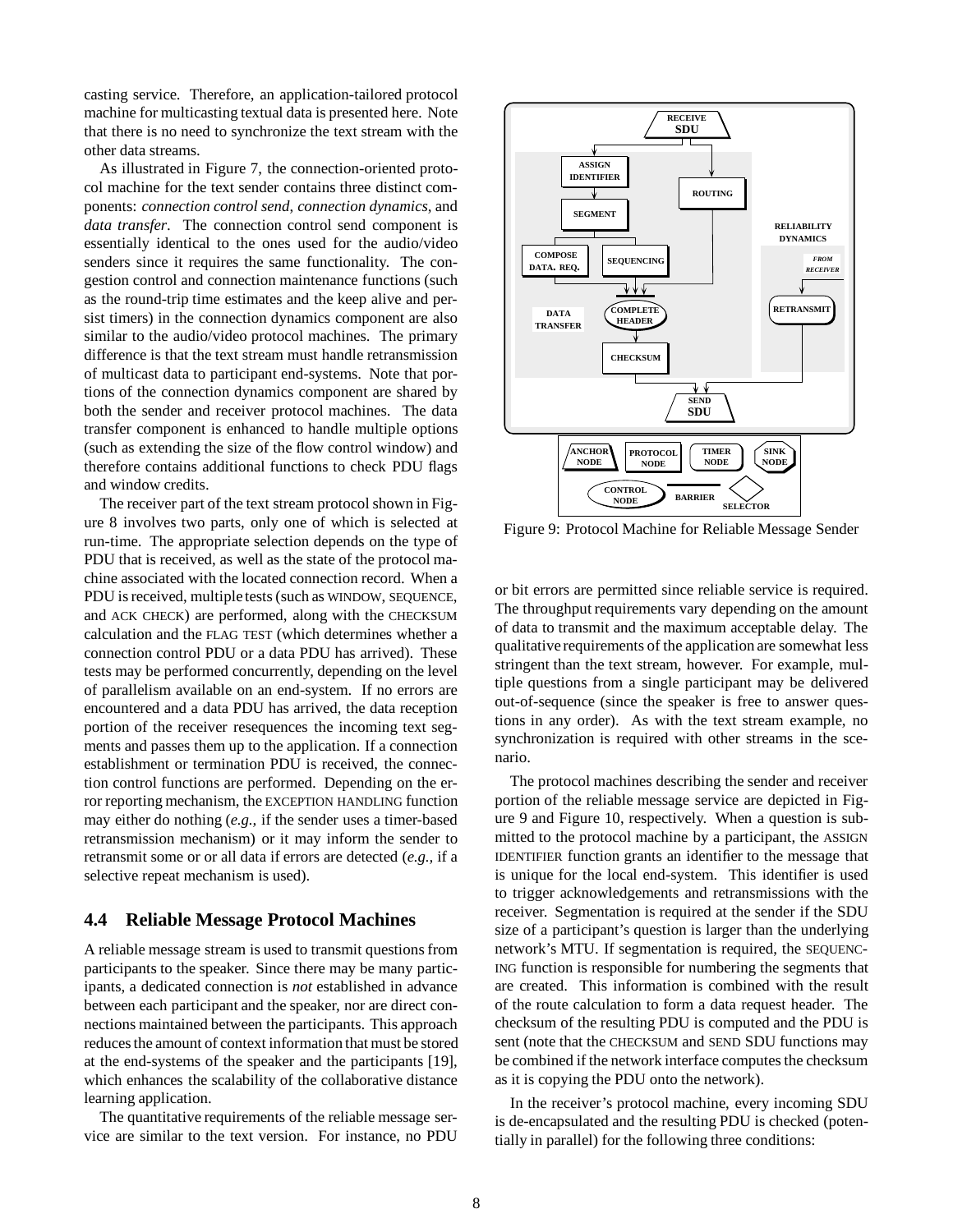

Figure 10: Protocol Machine for Reliable Message Receiver

- 1. Duplicate messages are detected and discarded via the DUPLICATE CONTROL function
- 2. The ACK CHECK function handles incoming acknowledgements that correspond to unacknowledged messages
- 3. The checksum of every PDU is also calculated since the message protocol machine must protect against bit errors

The results of these three functions are evaluated in the VALI-DATE HEADER rendezvous node to determine whether to proceed with the acknowledgement or the reassembly of segments. Depending on the condition of the incoming PDU (as well as the underlying protocol mechanisms), the PDU will either be discarded, the ACKNOWLEDGEMENT function will request the retransmission of certain segments, or a positive ack will be transmitted to the sender.

Unlike the connection-oriented text stream, explicit connection dynamics are not used in the reliable message protocol machine since it provides a connectionless service. However, to maintain reliability and to prevent duplicated PDUs from confusing the receiver's protocol machine, an error control mechanism is employed to recover from lost or damaged messages or segments. Error control is implemented via a RETRANSMIT function that uses either a selective-repeat mechanism or a timer-based mechanism. If there are no errors, the received message will be reassembled and passed to the application via the SEND SDU function.

#### **4.5 Comparing the Protocol Machines**

It is instructive to compare the similarities and differences between the protocol machines for the four types of application requirements described above. For instance, a major difference between the sender portions of the audio/video/text protocol machines and the reliable message protocol machine is the absence of the explicit connection control in the message sender portion. Likewise, the audio and video protocol machine include mechanisms to control jitter, whereas the text and reliable message machines do not.

However, many of the protocol functions used in each protocol machine are also quite similar. Often, they are simply interconnected in a different manner and/or select different protocol mechanisms. For example, all the protocol machines use similar routing and checksum functions to ensure reliable delivery for the relevant portions of their PDUs (note that audio and video do *not* checksum the data portions of their PDUs). A comparison of the receiver portions of the protocol machines illustrates that certain functions may be used both for the connection control path and/or for the data reception path. In particular, functions that provide reliable delivery for the connection dynamics (such as retransmission and checksumming) may be added or removed from the data path as necessary.

## **5 Resource, Language, and Tool Support**

This section outlines a set of resources, languages, and tools that are used to automate the generation of executable protocol machines. In addition to simplifying the process of generating protocols by automating certain development steps, these tools also facilitate the mapping of platformindependent protocol machines onto several types of multiprocessor end-system architectures.

#### **5.1 Classes of Tools**

Figure 11 illustrates the several classes of tools used to transform high-level descriptions of qualitative and quantitative application service requirements into lower-level protocol machines that may be directly executed on a particular target platform. These tool components access and manipulate the descriptors in a protocol resource pool to transform platform-independent configurations of protocol functionality into executable protocol machine instantiations that may be optimized for a specific target platform.

Three classes of tools, *configuration*, *synthesis*, and *mapping*, are involved in configuring, instantiating, and executing application-tailored protocol machines, respectively. *Configuration tools* derive the platform-independent protocol machine configuration from the requirements specifications via a process of *selection* and *ordering*. *Synthesis tools* transform these platform-independent protocol machine configurations into executable protocol machine instantiation by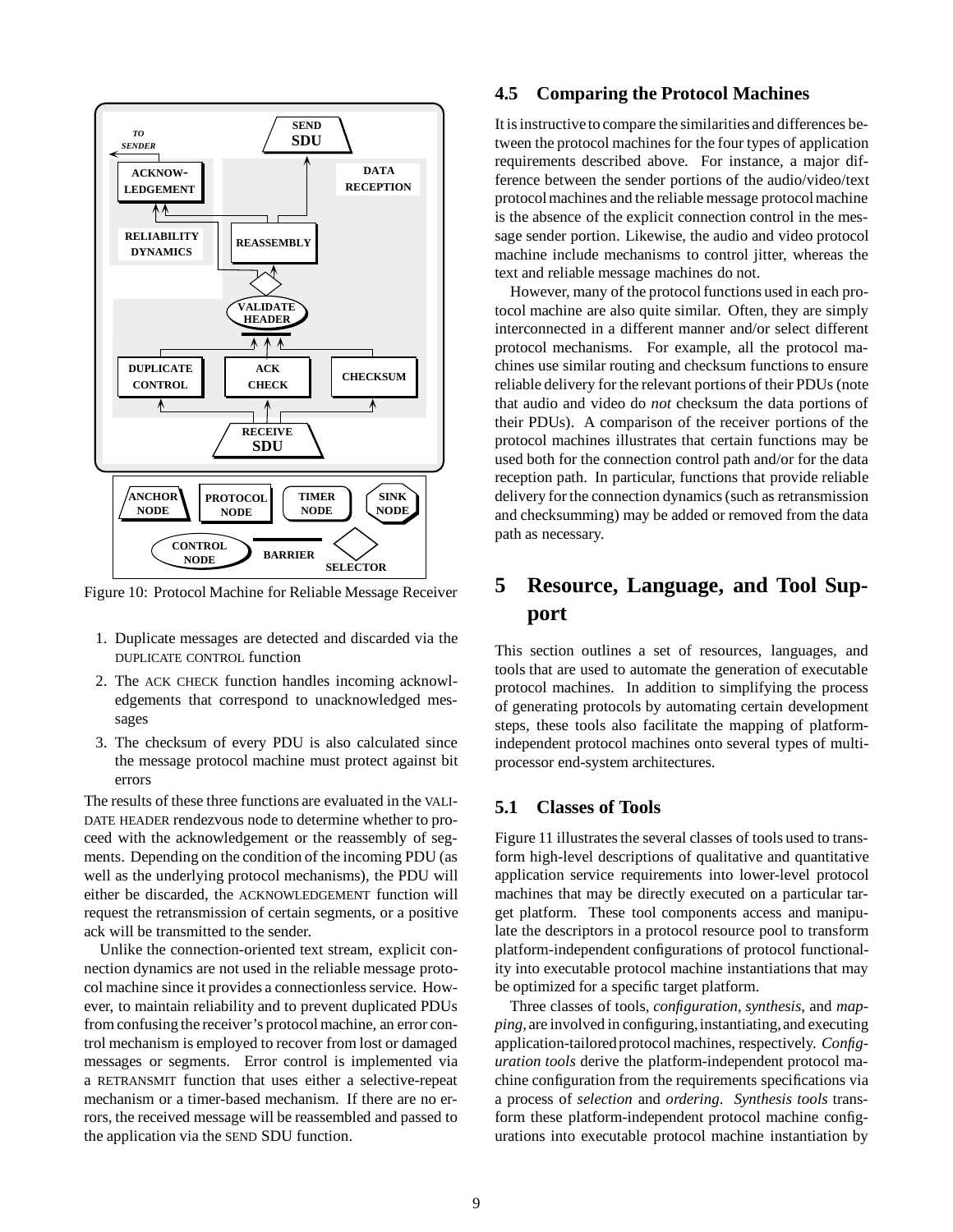

Figure 11: Resources and Tools used during Protocol Generation and Execution

*composing* and *interconnecting* protocol mechanism objectcode and related data. *Mapping tools* transfer the instantiations into the run-time system of the target platform. The mapping process involves *local end-system resource allocation*, *placement*, and *loading*of particular clusters of protocol mechanisms in the instantiation onto one or more processing elements. In general, the synthesis and mapping tools perform the platform-dependent transformations, whereas the configuration tools are intended to be platform-independent. The structure and functionality of these tools is described further in [5].

#### **5.2 The Protocol Resource Pool**

Each protocol machine presented in Section 4 is composed from a set of *protocol resources*. These protocol resources are stored in a *protocol resource pool*. This resource pool is an information repository that maintains a semanticallyattributed collection of *protocol resource descriptors*. These descriptors may be inserted and manipulated via a *protocol resource descriptor language* [2]. This section outlines the contents of the protocol resource pool.

There are several types of descriptors in the protocol resource pool (summarized in Figure 12). A *protocol function* *descriptor*represents tasks such as segmentation, reassembly, retransmission, connection establishment and termination, and flow control. Other descriptors include *control functions*, *anchor functions*, and pre-defined *protocol machine configurations* and *protocol machine instantiations*. Control functions are used for synchronizing protocol functions, as well as to determine which successor function to select at a multi-path decision point in a protocol machine flowgraph (cf. Figure 4). Anchor functions perform tasks at the boundaries of the transport system such as copying PDUs into system buffers and demultiplexing PDUs to the appropriate protocol machines. Protocol machine configurations are composite entities that contain a set of protocol resource descriptors, their predecessor and successor relations, and any synchronization information necessary to coordinate the protocol functions. A configuration is not directly executable since it only *describes* the necessary characteristics of a protocol machine. A protocol machine instantiation, on the other hand, is an executable representation of a protocol machine configuration. Instantiations contain protocol resources (such as object code and data) that may be optimized to run efficiently on a particular target platform.

The relationship between the different types of descriptors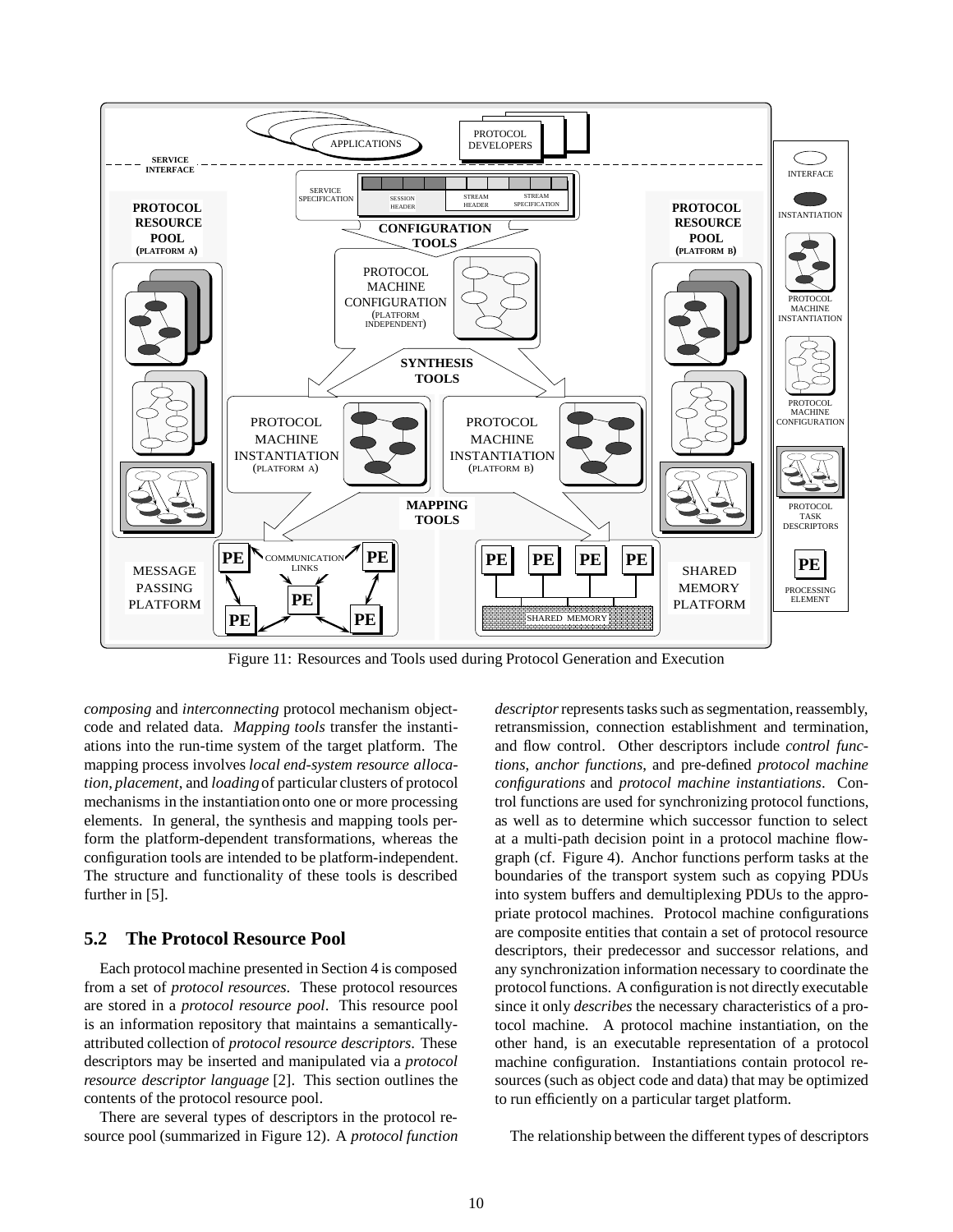

Figure 12: Types of Protocol Resource Descriptors

are illustrated in Figure 12. The protocol, anchor, and control functions are located in the resource pool to facilitate various types of reuse and to simplify automated generation. The protocol machine configurations and instantiations are stored in the resource pool to reduce application start-up overhead at run-time since some or all of the time-consuming configuration and synthesis phases are omitted. This section provides several examples that indicate the type of attributes stored in the protocol resource pool and examine how various configuration and synthesis tools use the resources.

Figures 13 and 14 present an excerpt of the descriptors residing in the protocol resource pool on the speaker's endsystem. Each descriptor may be defined independently and the ordering of the descriptors in the pool is insignificant. Certain attributes must be included with each descriptor. These mandatory attributes include the descriptor type, the descriptor name, the mechanism name(s) (multiple mechanisms may be included for each descriptor), the mechanism input and output parameter lists, and the associated objectcode that implements each mechanism. Other attributes (such as predecessors and successors dependencies and other semantic constraints [2]) are optional and are included with a descriptor only if necessary.

Descriptors may be accessed and manipulated either manually (by protocol machine developers) or by automated configuration and synthesis tools. In essence, the collection of protocol resource descriptors shown in Figures 13 and 14 represent the "instructions" appearing in the flowgraph-based representation of the protocol machines depicted by the figures in Section 4. A short explanation of each resource descriptor in Figures 13 and 14 is given in the following subsection.

#### **5.3 Example Protocol Resource Descriptors**

As shown in Figures 13 and 14, each resource descriptor may contain one or more mechanisms. Various configuration and synthesis tools access and manipulate these mechanisms via their abstract interfaces, which include the name of each mechanism, its input and output parameters, as well as semantic information that characterizes the mechanism behavior and any constraints on mechanism use. In all these examples, the Message parameter refers to a composite data structure that is capable of efficient operations (such as encapsulation/de-encapsulation, segmentation/reassembly) on application and network SDUs and PDUs [20].

The first five descriptors shown in Figure 13 are used on the sender-side of a protocol machine. The protocol function Segment logically splits an input SDU Message into smaller pieces that fit within the MTU size of the underlying network. It produces a composite Message that contains the segments corresponding to the original SDU (the PDU header is not entirely filled in at this stage, however). The Compose Data Request function fills in certain default information into the header or header(s) of its input Message. The Sequencing function determines the sequence number used to uniquely identify the segment within a connection. The Routing function calculates the necessary information (such as the route identifier) that must be inserted into the header to reach the correct destination(s). After all this information is filled in, the PDU is suitable for transfer across the network. The Retransmit function ensures reliable delivery via a positive acknowledgment mechanism.

The next two functions shown in Figure 13 are used in both the sender and receiver protocol machines. The function Connection Establishment Termination performs connection set-up and tear-down. This function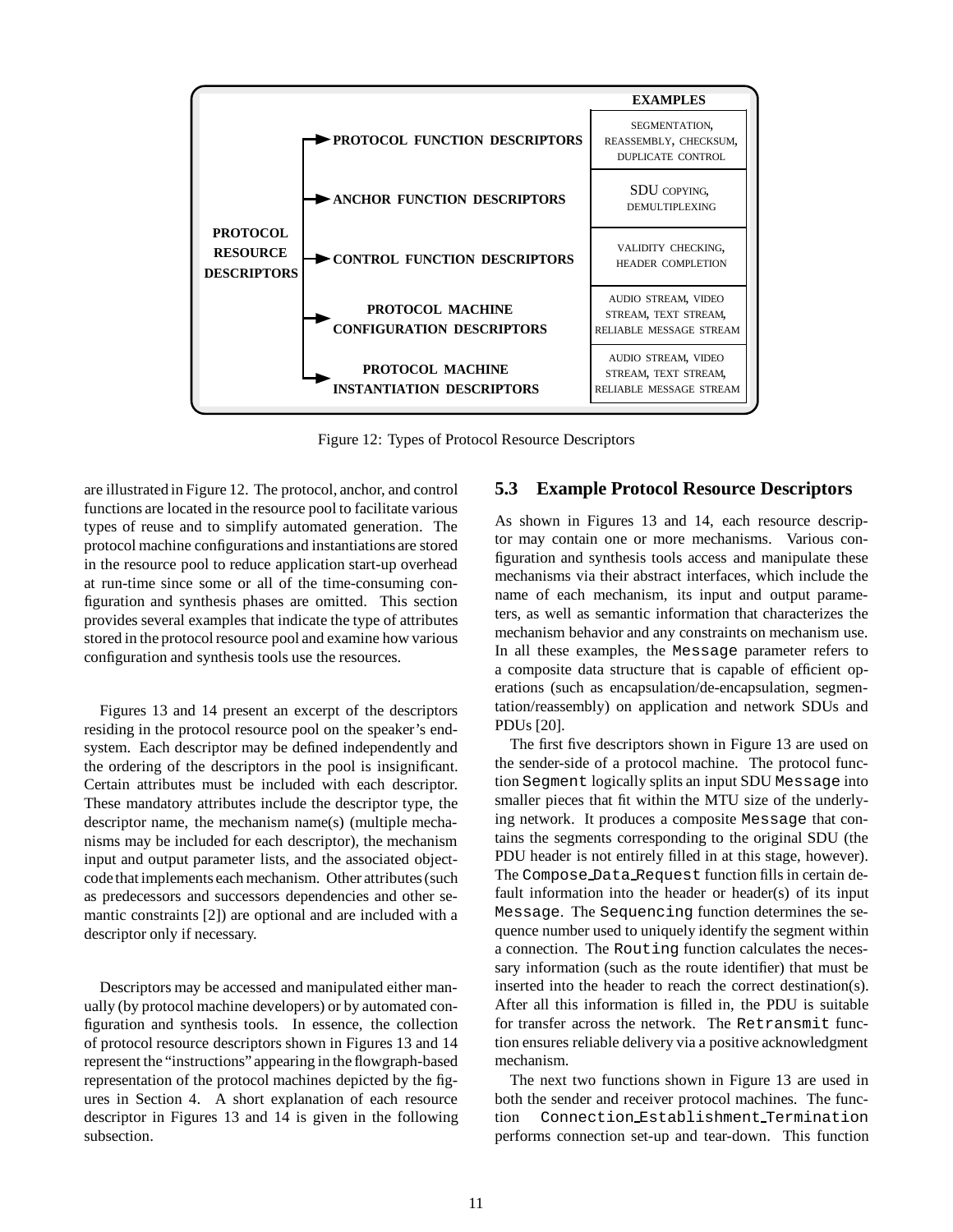```
(function "Segment"
   (mechanism "Segment"
(input (Message sdu), (MTU_Type mtu_size))
       (output (Message sdu))
(code "f_segment.o")
(successors "Sequencing")))
(function "Compose_Data_Request"
   (mechanism "Compose_Data_Request"
(input (Message sdu))
       (output (Message pdu))
(code "f_compose_data_request.o")))
(function "Sequencing"
(mechanism "Sequencing"
       (input (Message sdu))
       (output (Sequence_Number sn))
(code "f_sequencing.o")
       (predecessors "Segment")
(function "Routing"
   (mechanism "Transport_System_Routing"<br>
(input (Message sdu))<br>
(output (Routing_Result rr))<br>
(code "f_ts_routing.o")<br>
(predecessors "Receive_SDU")))
(timer "Retransmit"
   (mechanism "Timerbased_and_Cumulative_Retransmit"
(input (Cumulative_Ack_List cal))
       (output (Message sdu))
       (predecessors "Connection_Establishment_Termination")
(successors "Send_SDU")
       (code "f_timerbased_cumulative_retransmit.o")))
(function "Connection_Establishment_Termination"
(mechanism "Explicit_Connection"
   (input (Message sdu)) (output (PDU_Header pdu))<br>(code "f_explicit_connection.o))<br>(mechanism "Implicit_Connection"
       (input (Message sdu)) (output (PDU_Header pdu))
(code "f_implicit_connection.o")))
(function "Checksum"
   (mechanism "Checksum_Calculation"<br>
(input (Message pdu))(output (PDU_Checksum cs))<br>
(code "f_checksum_calculation.o"))<br>
(mechanism "Checksum_Validation"<br>
(input (PDU_Checksum_Validation")<br>
(Message pdu))(output (Boolean cb
(function "Duplicate_Control"
   (mechanism "Duplicate_Control"
(input (Message pdu))
       (output (Duplicate_Result dr))
(code "f_duplicate_control.o")))
(function "Reassemble"
(mechanism "Reassemble"
       (input (Message sdu))
(output (Message sdu))
(code "f_reassemble.o")))
```
#### Figure 13: Protocol Function Descriptors in the Protocol Resource Pool

descriptor contains two mechanisms, one used for explicit connections (such as a 2- or 3-way handshake) and one used for implicit connections (such as timer-based set-up and tear-down). The Checksum function also contains several mechanisms that may perform either checksum calculations or validations on a PDU.

The final two functions appear in the receiver-side of a protocol machine. The Duplicate Control function detects and potentially discards replicated SDUs that arrive on the incoming data and control streams. The Reassemble function coalesces the individual pieces produced by the sender's Segment function to form the original PDU.

Figure 14 presents two more descriptor types: *anchor function* descriptors and *rendezvous* descriptors. The anchor function descriptors indicate the entry point(s) into and/or the exit point(s) out of protocol machine. For example, the Upper Interface Sender anchor function receives a

```
(anchor "Upper_Interface_Sender"
(mechanism "Receive_SDU_Sender"
(input (Message sdu))
      (output (Message sdu))
(code "f_recv_sdu_sender.o"))
(mechanism "Application_Interface"
          (input (Message sdu))
(output (Message sdu))
(code "f_application_interface.o")))
(anchor "Upper_Interface_Receiver"
(mechanism "Send_SDU_Receiver"
     (mechanism "Send_SDU_Re<br>(input (Message sdu))
      (output (Message sdu))
(code "f_send_sdu_receiver.o"))
(mechanism "Application_Interface"
          (input (Message sdu))
(output (Message sdu))
(code "f_application_interface.o")))
(anchor "Lower_Interface_Sender"
     (mechanism(input (Message sdu))
      (output (Message sdu))
(code "f_send_sdu_sender.o"))
(mechanism "Network_Layer_Interface"
          (input (Message sdu))
(output (Message sdu))
         (code "f_network_interface.o")))
(rendezvous "Validitiy"
      (mechanism "Audio_Validate"
(input (Checksum_Result,
      Lifetime_Result, Duplicate_Result))<br>
(code "f_audio_validate.o")<br>
(rechanism "Video_Validate")
          (input (Checksum_Result,
           Lifetime_Result, Duplicate_Result))
(output (Boolean br))
      (code "f_audio_validate.o")
(mechanism "Text_Validate"
           (input (Ack_Check_Result, Window_Check_Result,
Path_Result, Checksum_Result))
(output (Connection_State_Info,
                            Exception_Handling_Info,
      Data_Reference, Option_Handling_Info,<br>Round_Trip_Time, Congestion_Control_Info))<br>(code "f_text_validate.o")<br>(mechanism "Generic"
           (input (paramter_list)) (output (list_of_lists)))
```
Figure 14: Anchor and Control Function Descriptors in the Protocol Resource Pool

message from the application at the sender's end-system and logically and/or physically copies it into the internal memory space of the transport system. The rendezvous descriptor is a special-purpose control function that synchronizes concurrent processing within a protocol machine. A set of customized Validate Header mechanism are defined in the protocol resource pool for existing protocol machine configurations. In order to configure new protocol machines automatically, a Generic mechanism is included. This mechanism is a "code template" that is parameterized by a list of input types and a list of output types. This template is used by the synthesis tools to automatically derive a suitable control mechanism.

Figure 15 depicts two other types of descriptors located in the protocol resource pool. These descriptors are composite types that contain portions of the protocol, control, and anchor function descriptors. For instance, a configuration descriptor characterizes the platform-independent configuration of a particular protocol machine and indicates whether it belongs to a specific application service class. The "code" for a composite configuration is stored as an internal intermediate representation in the protocol resource pool. Likewise, a protocol machine instantiation descriptor contains platform-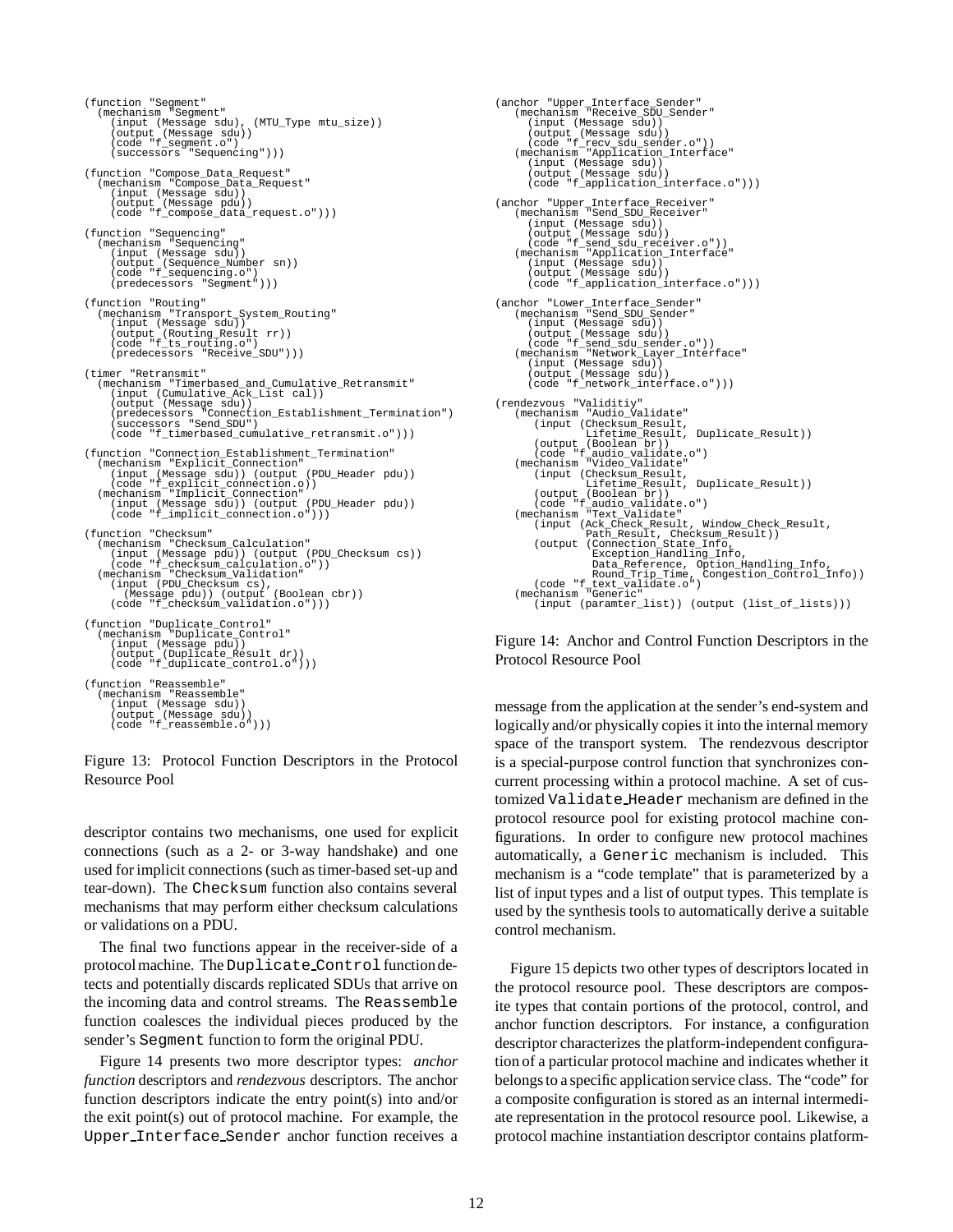```
(configuration "Video_Stream"
   (class "real_time_unreliable")
(code "video_stream.conf"))
(configuration "Text_Stream"
(class "non_real_time_reliable")
   (code "text_stream.conf"))
(instantiation "Audio_Stream"
   (class "real_time_unreliable")
(code "audio_stream.exe"))
(instantiation "Reliable_Message"
   (class "non_real_time_reliable")
(code "reliable_message.exe"))
```
Figure 15: Protocol Machine Configuration and Instantiation Descriptors in the Protocol Resource Pool

dependent object-code and data that enables it to be executed on a particular target platform. In particular, the contents of an instantiation descriptor contain object-code attributes stored in the protocol, control, and anchor function descriptors.

### **5.4 Text-based Descriptions of Protocol Machines**

This subsection illustrates several examples of a text-based language that utilizes various protocol resource descriptors to describe application-tailored protocol machine configurations. These configurations may either be produced manually or automatically (via protocol machine configuration tools [21]). In either case, the text-based protocol machine configuration is processed automatically by synthesis tools that transform it into a protocol machine instantiation. The textbased language illustrated in Figure 16 corresponds directly to the flowgraph-based language for the audio sender and the reliable message receiver shown in Figure 5. A configuration described via the text-based language consists of a collection of *clauses*that contain information (such as the successor and predecessor nodes) that are necessary to configure the protocol machine. The rendezvous and timer nodes are included to provide guidance for the instantiation process.

The anchor nodes in Figure 16 are represented by the Upper Interface Receiver clause, as well as the Lower Interface Receiver clause. Their predecessor and successor nodes are NULL, respectively, since they occur at the boundaries of the communication subsystem. Different mechanisms for the rendezvous node Complete Header fill in the data and connection control packet header formation. Taken as a whole, these protocol mechanisms define the complete protocol machine for the audio sender.

Figure17 illustrates the text-based protocol machine configuration for the reliable message receiver shown in Figure 10. The anchor nodes for this protocol machine are also represented by the Upper Interface Receiver clause and the Lower Interface Receiver clause. The rendezvous node Validate Header evaluates the results from its predecessor functions and selects the appropriate successor (either the Acknowledgement or Reassemble

```
(anchor "Upper_Interface_Sender"
(mechanism "Receive_SDU_Sender"
(predecessors NULL)
       (successors "Segment", "Synchronization")))
(anchor "Lower_Interface_Sender"
(mechanism "Send_SDU_Sender"
(predecessors "Complete_Header", "Checksum"")
       (successors NULL)))
(rendezvous "Complete_Header"
   (mechanism "Complete_Header_Audio_Data"
      (predecessors barrier
         ("Compose_Data_Request", "Sequencing",
           "Synchronization"))
      (successors "Send_SDU")))
(rendezvous "Complete_Header"
   (mechanism "Complete_Header_Audio_Connection"
      (predecessors barrier
            ("Connection_Establishment_Termination",
      "Routing"))
(successors ("Checksum"))))
(function "Segment"
   (mechanism "Segment"
      (predecessors "Receive_SDU")
(successors "Sequencing", "Compose_Data_Request")))
(function "Compose_Data_Request"
   (mechanism "Compose_Data_Request"
(predecessors "Compose_Data_Request")
(successors "Complete_Header)))
(function "Sequencing"
   (mechanism "Sequencing"
(predecessors "Segment")
(successors "Complete_Header)))
(function "Synchronization")
   (mechanism "Stream_Synchronization"
(predecessors "Receive_SDU")
(successors "Complete_Header")))
(function "Connection_Establishment_Termination"
   (mechanism "Explicit_Connection"
      (predecessors "Receive_SDU")
(successsors "Complete_Header")))
(function "Routing"
   (mechanism "Transport_System_Routing"
(predecessors "Receive_SDU")
(successors "Complete_Header")))
(function "Checksum"
   (mechanism "Checksum_Calculation"
(predecessors "Complete_Header")
(successors "Send_SDU")))
(timer "Retransmit"
   (mechanism "Timerbased_and_Cumulative_Retransmit"<br>
(predecessors "Connection_Establishment_Termination")<br>
(successors "Send_SDU")))
```
Figure 16: Text-based Configurationof the Protocol Machine for Sending Audio

function). The protocol machine configuration may be submitted as input to the synthesis tools and/or stored in the protocol resource pool for subsequent instantiation.

## **6 Concluding Remarks**

This paper examines a protocol machine configuration language and a protocol resource descriptor language that support a function-based approach for generating applicationtailored protocol machines based upon a high-level description of protocol functionality. These protocol machines efficiently support a diverse collection of data streams required by multimedia applications such as the collaborative distance learning example presented in Section 3. In this example scenario, each different multimedia data stream is associated with an application-tailored protocol machine. The building-